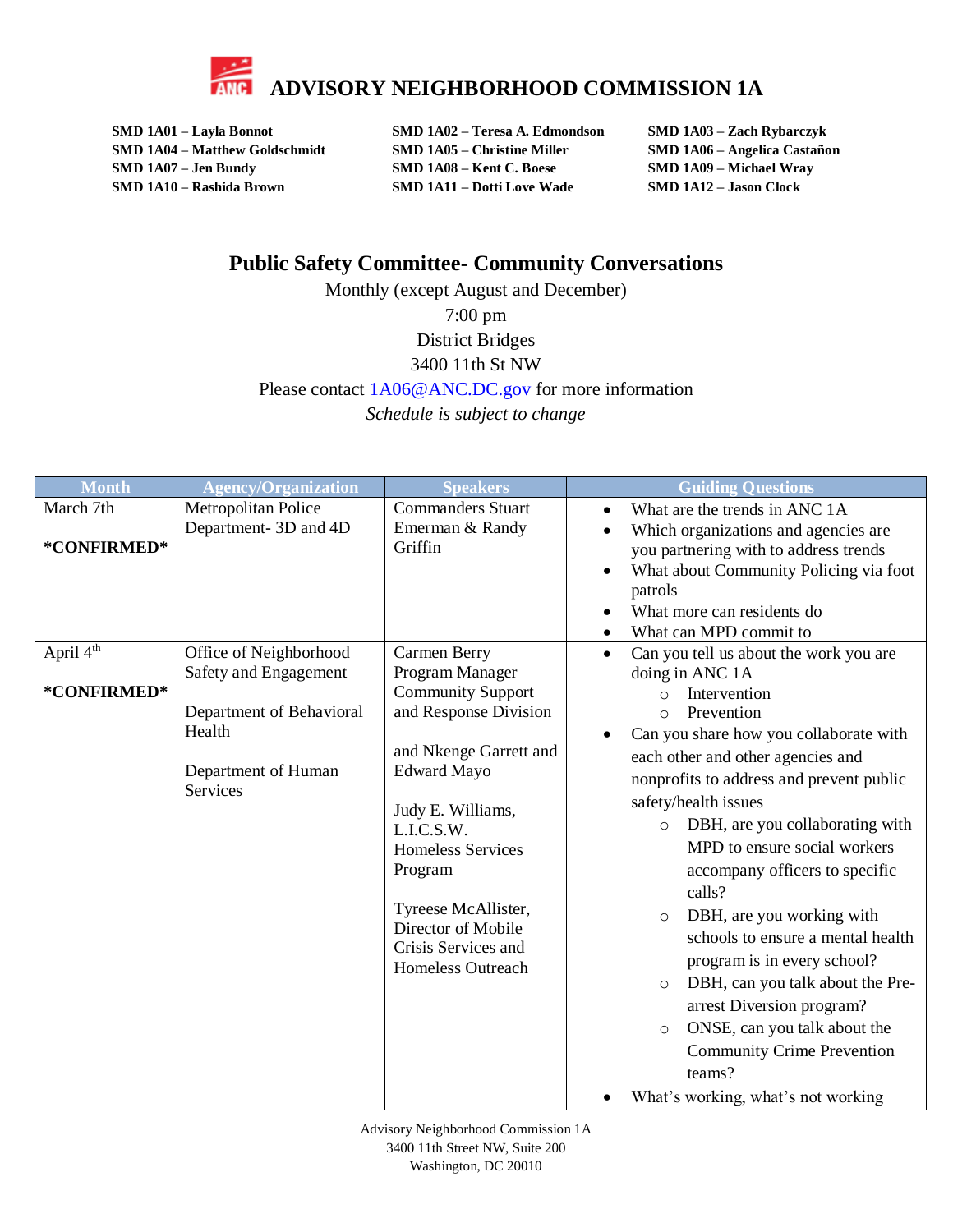

**SMD 1A01 – Layla Bonnot SMD 1A02 – Teresa A. Edmondson SMD 1A03 – Zach Rybarczyk SMD 1A04 – Matthew Goldschmidt SMD 1A05 – Christine Miller SMD 1A06 – Angelica Castañon SMD 1A07 – Jen Bundy SMD 1A08 – Kent C. Boese SMD 1A09 – Michael Wray SMD 1A10 – Rashida Brown SMD 1A11 – Dotti Love Wade SMD 1A12 – Jason Clock**

|                      |                                   |                               | How can residents help                                                   |
|----------------------|-----------------------------------|-------------------------------|--------------------------------------------------------------------------|
| May $1st$            |                                   |                               |                                                                          |
|                      |                                   |                               |                                                                          |
| *CANCELLED*          |                                   |                               |                                                                          |
| June 5 <sup>th</sup> | <b>Collaborative Solutions</b>    | Collaborative                 |                                                                          |
|                      |                                   | <b>Solutions-</b> Monte       | Can you tell us about the work you are<br>$\bullet$<br>doing in ANC 1A   |
| *CONFIRMED*          | La Clinica del Pueblo             | Pollard, Program              | o Intervention                                                           |
|                      |                                   | Manager                       | Prevention<br>$\circ$                                                    |
|                      | <b>MPD</b>                        |                               | Can you talk specifically about what you                                 |
|                      |                                   | La Clinica-Manuel J.          | are doing for youth and/or individuals                                   |
|                      | <b>Prevention Center</b>          | Diaz-Ramirez, Director        | suffering from homelessness and                                          |
|                      |                                   | of Community Health           | addiction                                                                |
|                      | <b>Salvation Army</b>             | Action                        | How do your three organizations                                          |
|                      | Thrive DC                         | MPD-                          | collaborate to address community needs<br>Where are the gaps in services |
|                      |                                   | Lieutenant Mark Hodge         | How can residents help<br>$\bullet$                                      |
|                      |                                   |                               |                                                                          |
|                      |                                   | <b>Prevention Center-</b>     |                                                                          |
|                      |                                   | Allie Bobak,                  |                                                                          |
|                      |                                   | <b>Community Mobilizer</b>    |                                                                          |
|                      |                                   | The Salvation Army            |                                                                          |
|                      |                                   | Sherman Avenue                |                                                                          |
|                      |                                   | Corps- Captain Srikant        |                                                                          |
|                      |                                   | Bhatnagar                     |                                                                          |
|                      |                                   |                               |                                                                          |
|                      |                                   | Thrive DC- Alicia             |                                                                          |
|                      |                                   | Horton, Executive<br>Director |                                                                          |
|                      |                                   |                               |                                                                          |
|                      |                                   |                               |                                                                          |
| July                 | <b>Collective Action for Safe</b> |                               |                                                                          |
|                      | Spaces                            |                               |                                                                          |
|                      |                                   |                               |                                                                          |
|                      | <b>Black Youth Project 100</b>    |                               |                                                                          |
|                      | <b>ACLU</b>                       |                               |                                                                          |
|                      |                                   |                               |                                                                          |
|                      | NEAR Act Study group              |                               |                                                                          |
| August               |                                   |                               |                                                                          |
| September            | Caracen                           |                               | We have a significant population of<br>$\bullet$                         |
|                      |                                   |                               | individuals suffering from homelessness                                  |
|                      | Trabajadores Unidos               |                               | and substance abuse who have difficulty                                  |
|                      |                                   |                               | accessing services, can you talk about the                               |